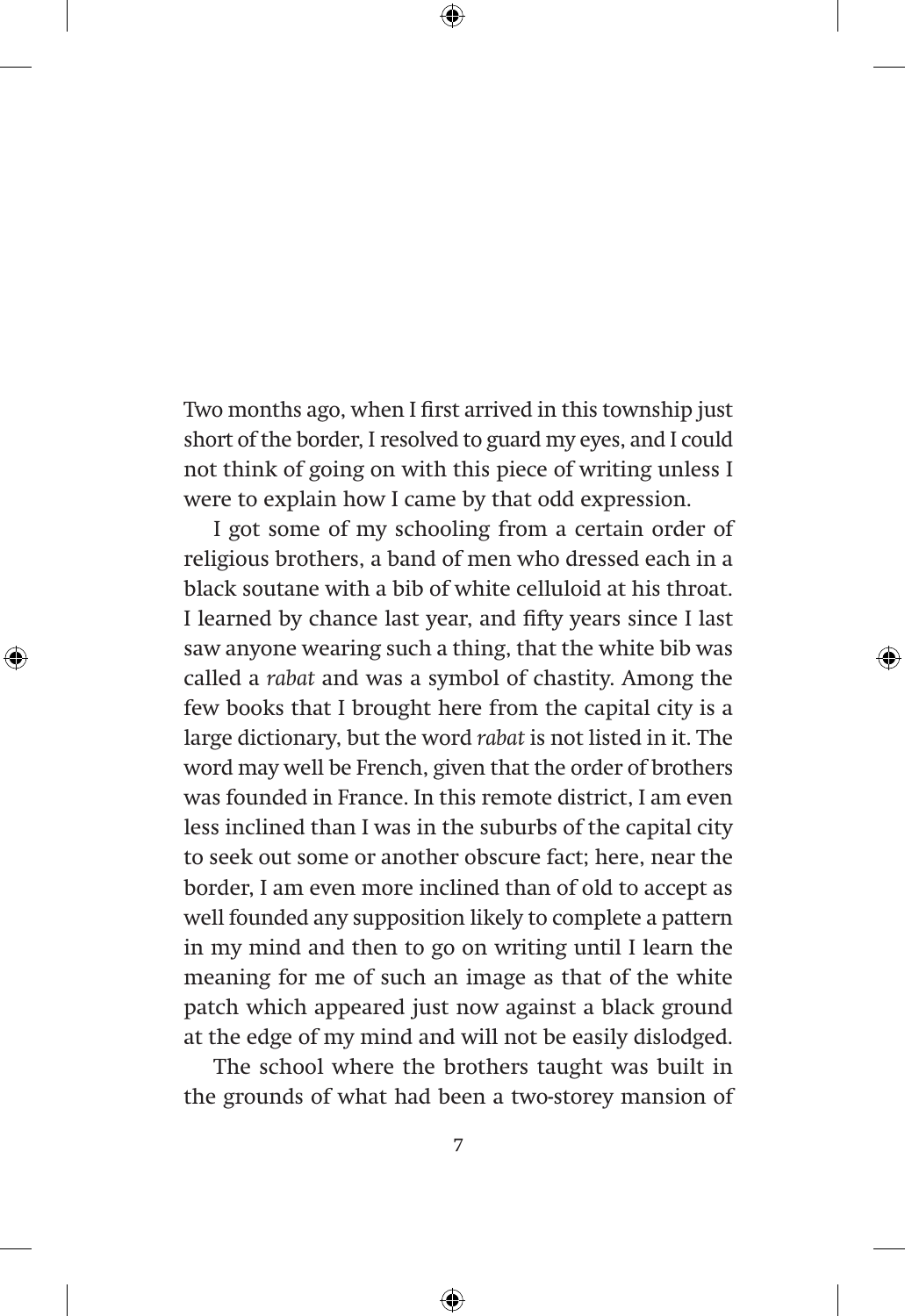yellow sandstone in a street lined with plane-trees in an inner eastern suburb of the capital city. The mansion itself had been converted into the brothers' residence. On the ground floor of the former mansion, one of the rooms overlooking the return veranda was the chapel, which was used by the brothers for their daily Mass and prayers but was available also to us, their students.

In the language of that place and time, a student who called at the chapel for a few minutes was said to be paying a visit. The object of his visitation was said to be Jesus in the Blessed Sacrament or, more commonly, the Blessed Sacrament. We boys were urged by teachers and priests to pay frequent visits to the Blessed Sacrament. It was implied that the personage denoted by that phrase would feel aggrieved or lonely if visitors were lacking. My class once heard from a religious brother one of a sort of story that was often told in order to promote our religious zeal. A non-Catholic of good will had asked a priest to explain the teachings of the Church in the matter of the Blessed Sacrament. The priest then explained how every disc of consecrated bread in every tabernacle in every Catholic church or chapel, even though it appeared to be mere bread, was in substance the body of Jesus Christ, the Second Person of the Blessed Trinity. The inquirer of good will then declared that if only he were able to believe this, he would spend every free moment in some or another Catholic church or chapel, in the presence of the divine manifestation.

↔

In our school magazine every year, in his annual report to parents, our principal wrote at length about what he called the religious formation of us boys. In every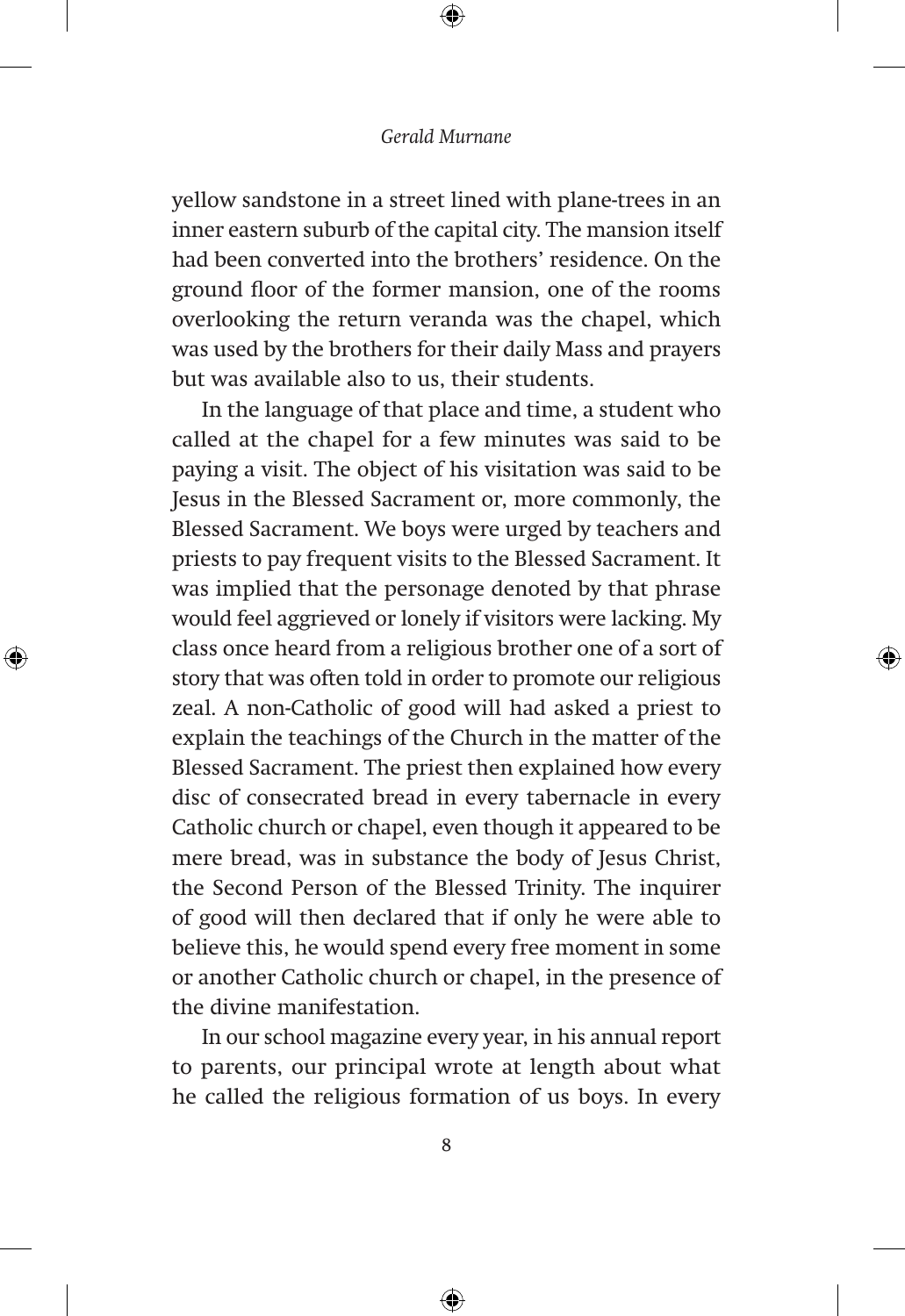⊕

classroom, the first period of every day was given over to Christian Doctrine, or religion, as we more often called it. Students recited aloud together a short prayer before every period of the daily timetable. I believed that most of my classmates took their religion seriously, but I seldom heard any boy make any mention, outside the classroom, of anything to do with that religion. The chapel was out of sight of the playground, and so I was never aware of how many of my classmates paid visits there. However, I went through several periods of religious fervour during my schooldays, and during each such period I paid several visits daily to the Blessed Sacrament. Sometimes I saw one or another of my classmates in the chapel, kneeling as I knelt with head bowed or eyes fixed on the locked tabernacle, within which, and out of our sight, was the gold-plated ciborium filled with the white wafers that we thought of as the Blessed Sacrament. I was never satisfied with my attempts to pray or to contemplate, and I often wondered what exactly was taking place in the mind of my devout-seeming classmate. I would have liked to ask him what he seemed to see while he prayed; how he envisaged the divine or canonised personages that he addressed in his mind, and much else. Sometimes, by chance, a classmate and I would leave the chapel at the same time and would walk together along the return veranda and then through the brothers' garden towards the playground, but for me to have questioned the boy then about his devotions would have been hardly less disturbing than if I had made him an indecent proposition.

⊕

↔

In the quiet street where I now live is a tiny church that I pass every weekday morning on my walk to the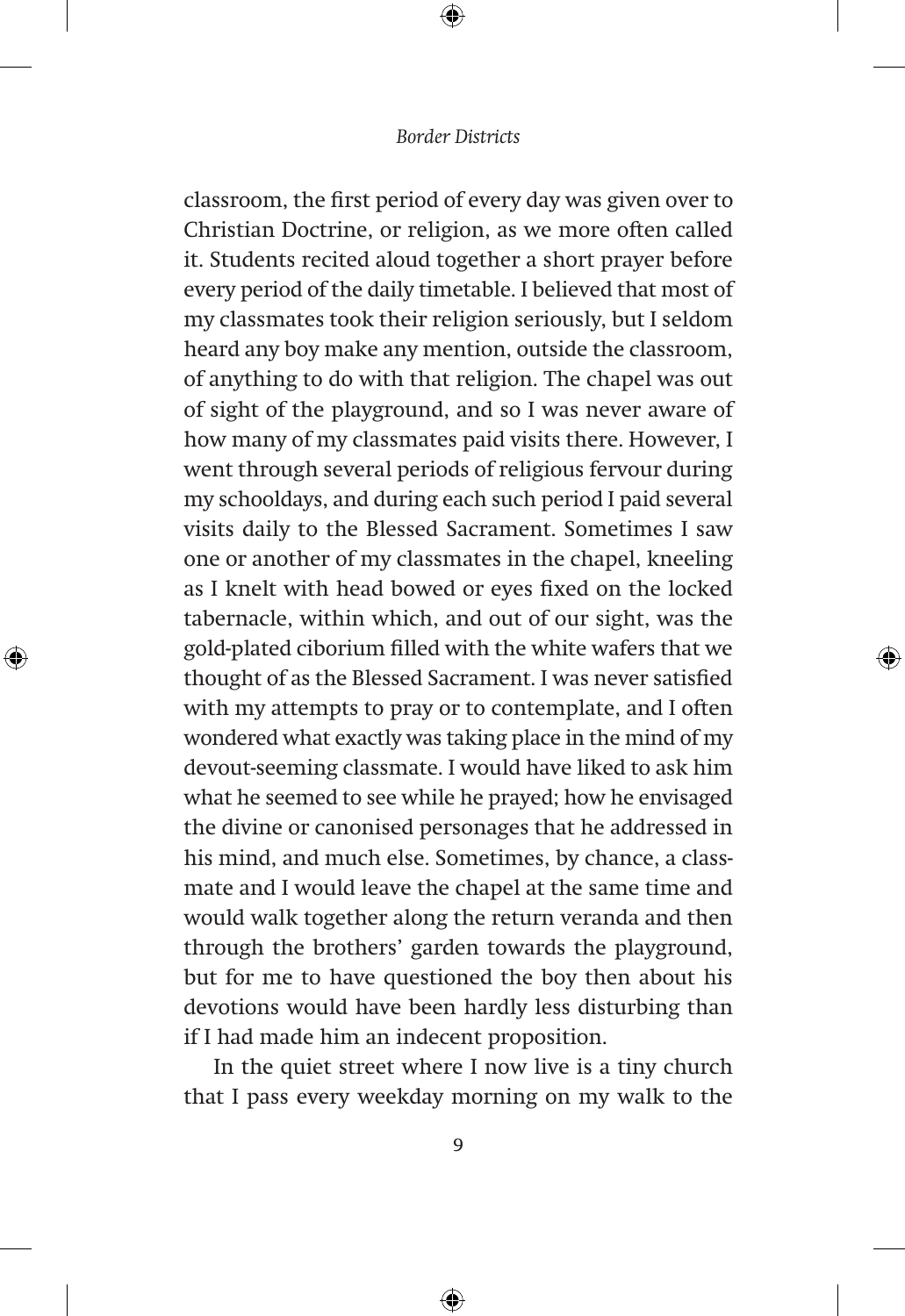shops and the post office. The church belongs to one of the Protestant denominations that I pitied as a schoolboy on account of the drabness of their services, which consisted, I supposed, of mere hymns and sermons and none of the splendid rituals enacted in my own church. Whenever I pass, the grass around my neighbourhood church is always neatly mown but the church itself is closed and deserted. I must have passed countless Protestant churches in suburbs or in country towns and scarcely glanced at them, and yet I can never pass the nearby church without my thoughts being led in surprising directions.

I have always believed myself to be indiferent to architecture. I hardly know what a gable is or a nave or a vault or a vestry. I would describe my neighbourhood church as a symmetrical building comprising three parts: a porch, a main part, and, at the furthest end from the street, a third part surely reserved for the minister before and after services. The walls are of stone painted – or is the correct term *rendered?* – a uniform creamy white. I am so unobservant of such details that I cannot recall, here at my desk, whether the pitched roofs of the porch and the main part are of slate or of iron. The rear part has an almost flat iron roof. The windows aren't of much interest to me, except for the two rectangular windows of clear glass, each with a drawn blind behind it, in the rear wall of the minister's room. The main part of the church has six small windows, three on each side. The glass in each of these windows is translucent. If I could inspect it from close at hand, the glass might well seem no diferent from the sort that I learned to call as a child *frosted* and saw often in bathroom windows. The glass in

⊕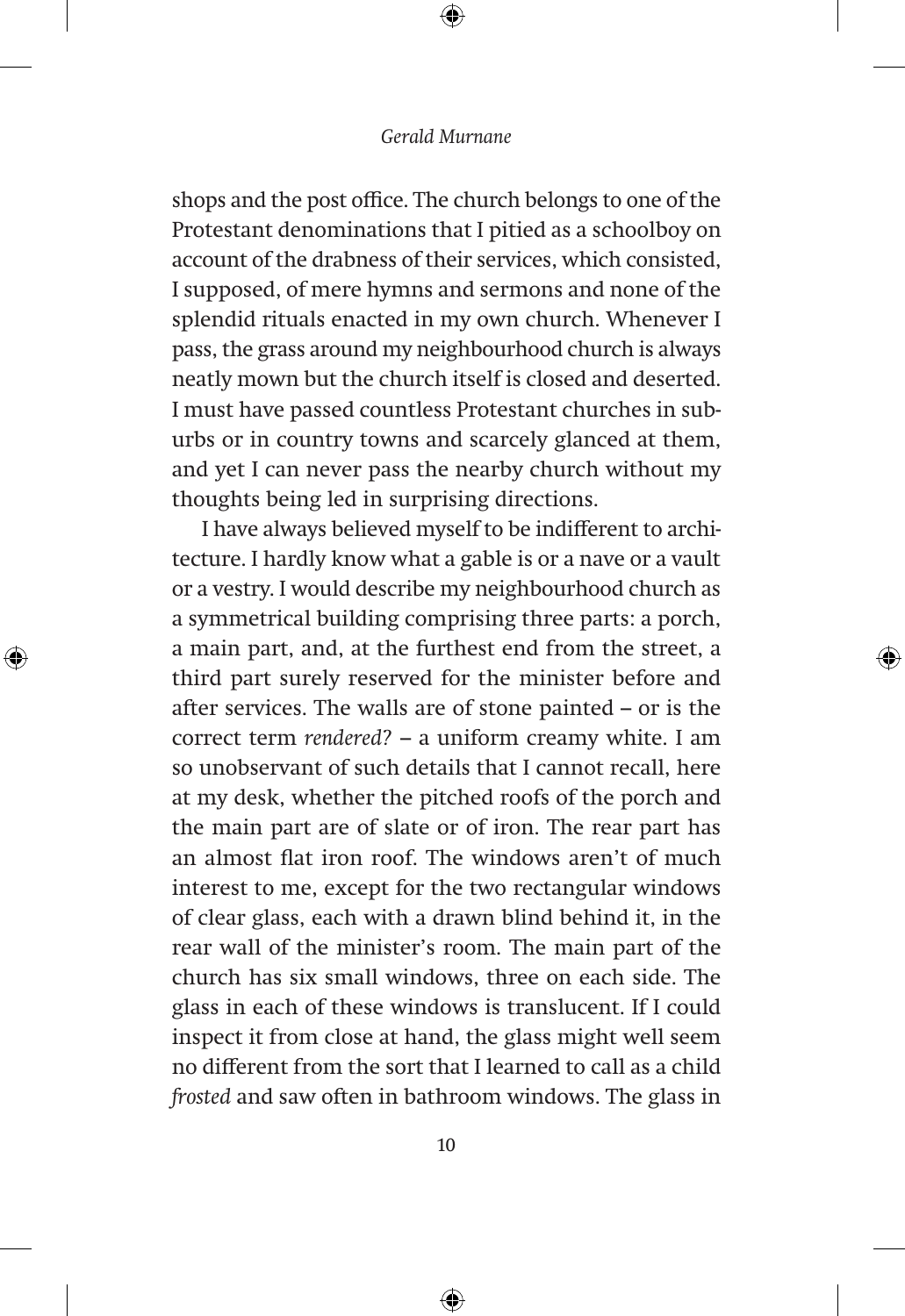⊕

the six windows is by no means colourless, but I have not yet identified the shade or tint that distinguishes it. On some mornings when I pass, the glass in question seems an unexceptional grey-green or, perhaps, grey-blue. Once, however, when I happened to pass the church in the late afternoon, and when I looked over my shoulder at a window on the shaded, south-eastern side of the building, I saw the glass there coloured not directly by the setting sun but by a light that I was prevented from seeing: the glow within the locked church where the rays from the west had already been modified by the three windows on the side further from me. Even if I could have devised a name for the wavering richness that I saw then in that simple pane, I would have had to set about devising soon afterwards a diferent name for the subtly diferent tint in each of its two neighbouring panes, where the already muted light from one and the same sunset had been separately refracted. The porch has one window, which looks towards the street. This is the window that mostly takes my notice as I pass and may well have been the cause of my setting out to write these pages. The glass in this window is what I have always called stained glass and almost certainly comprises a representation of something – a pattern of leaves and stems and petals perhaps. I prefer not to draw attention to myself when I walk in the township, and I have not yet been bold enough to stop and stare at the porch window. I am unsure not only of what is depicted there but even of the colours of the diferent zones of glass, although I suppose they are red and green and yellow and blue or most of those. The outer door of the church is always closed when I pass,

↔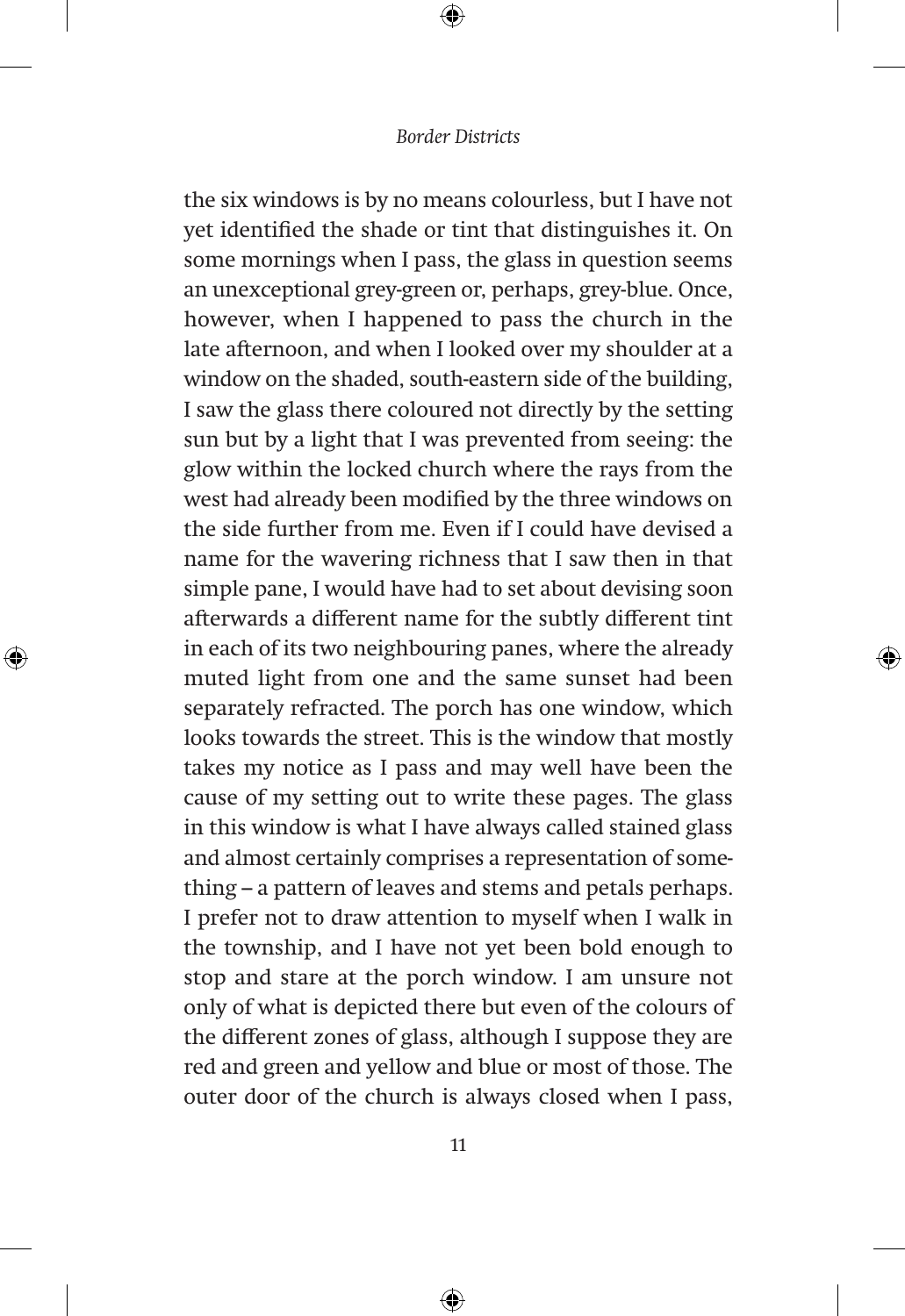⊕

and the door from the porch to the church is surely also closed. Since the tinted window faces north-east, the near side of the glass is always in bright daylight while the far side is opposed only to the subdued light of the enclosed porch. Anyone looking from my well-lit vantage point can only guess at the colours of the glass and the details of what they depict.

Perhaps thirty years ago, I read a review of a scholarly book in which part of the text comprised extracts from diaries kept by several men who travelled throughout England during the years of the Commonwealth smashing stained-glass windows. The men stood on ladders and used staves or axes to smash the glass. They reported in their diaries the names of each church that they visited and the numbers of windows that they smashed. They declared often in the diaries that they were doing the work of the Lord or promoting his glory. I have never travelled more than a day's journey by road or rail from my birthplace. Foreign countries exist for me as mental images, some of them vivid and detailed and many of them having originated while I was reading works of fiction. My image of England is of a mostly green topographical map, richly detailed but comparatively small for an image-country. While I was reading the review of the book mentioned, I wondered how any stained-glass windows could have been left in the country after the men mentioned had done their widespread work. I wondered too what had become of all the smashed glass. I supposed the men had attacked the windows from the outside – had rammed their staves and axes against the dull-seeming glass without knowing what it represented or even what were its colours as seen from

⊕

⊕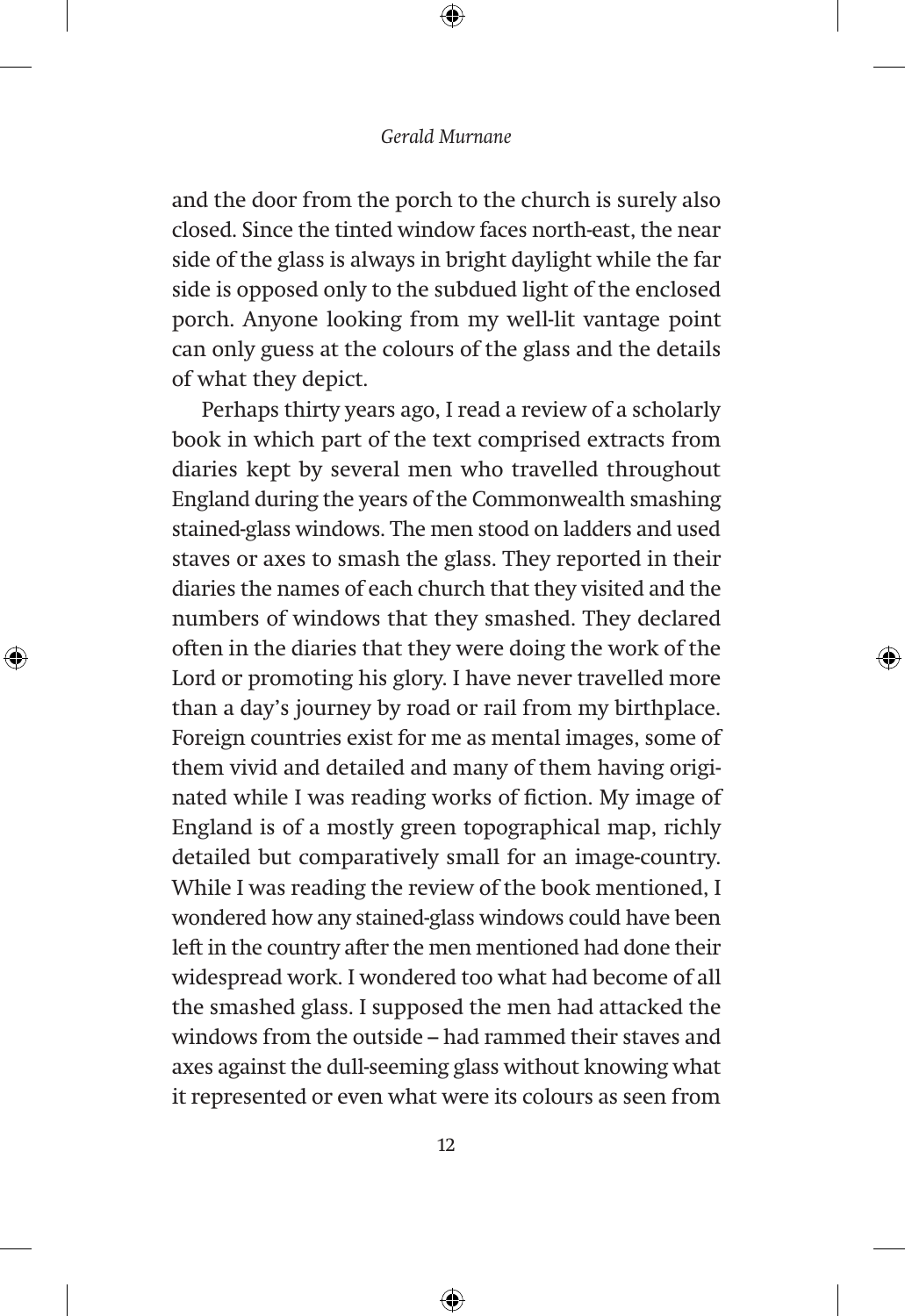⊕

the other side. For how long were the coloured chunks and shards left to lie in the aisles and on the pews? Were the smashed pieces gathered up by the dismayed congregation and hidden against a time when they could be melted or otherwise turned again into images of revered personages in other-worldly settings? Did children carry off handfuls of many-coloured chips and afterwards squint through them at trees or sky or try to arrange them as they had formerly been or to guess whether this or that fragment had once represented part of a trailing robe, a radiant halo, an enraptured countenance?

According to the history taught to me as a child, the images in the smashed windows were expressions of the old faith of England. The glass designs had outlasted by a century the prayers and ceremonies and vestments that had been done away with during the Protestant Revolt, as we were taught to call it. If I had read during my schooldays about the smashing of the glass, I might well have regretted the destruction of so many admirable images but I would have considered that the glassless windows were no less than the traitorous Protestants deserved. The empty window-spaces would have suggested to me the sightless eyes of a people blind to the truth. They had abolished coloured chasubles, gold monstrances, the Blessed Sacrament itself. Now let them sing and sermonise in black soutanes and white surplices and in the plain light of day, unstained by any glass of olden times. I would hardly have thought thus as I read during my adulthood about the smashers of windows, but my first sight of the window in the porch of my neighbourhood church caused me to feel a slight resentment that a Protestant sect founded not even

↔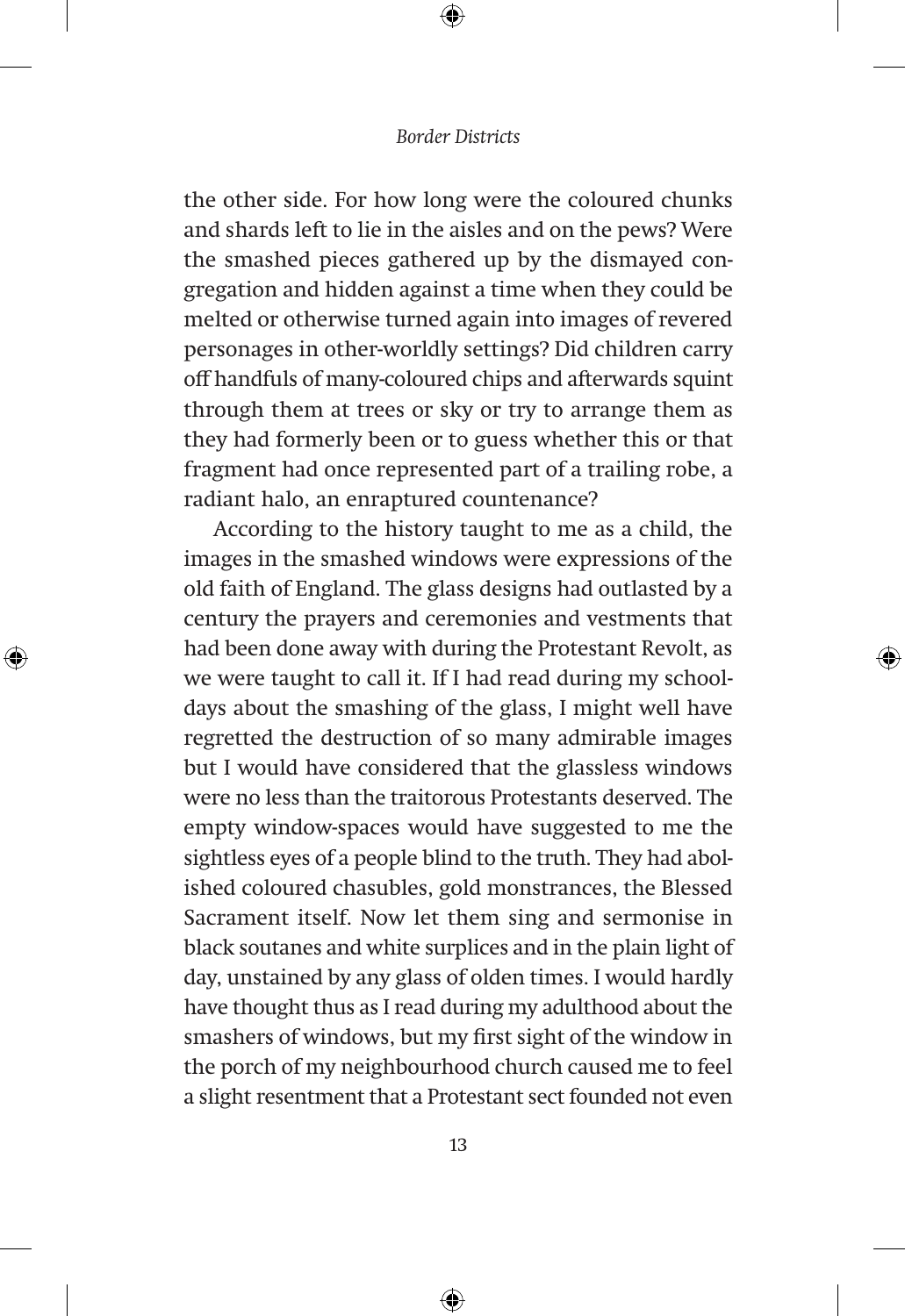⊕

three centuries ago should ornament their simple place of worship in the style of the church that had lasted for nearly two millennia before the beginnings of their upstart faction. Even the surroundings of the small stone building made me somewhat resentful. No footpath leads past the church. Between the roadside kerb and the boundary of the churchyard, the ground is uneven beneath the mown grass. Not wanting to stop and stare as I pass, I have to learn what I can while fearing to turn an ankle.

What I learned a month ago from my first sight of the church I reported in an earlier paragraph. Until this morning, I had learned no more. I did not even know whether services were still held in the church. (The Anglican and the Lutheran churches, small weatherboard buildings, have each a notice outside showing the date and time of the next service. The weatherboard Catholic church was demolished a few months before I arrived here; the building had been infested with termites and was deemed unsafe.) This morning, I got ready for my first trip across the border. I was going to set out for a race-meeting in a town named for its closeness to the border. While the engine in my car was running, I went to open the front gate. A row of cars was parked in front of the church. Apparently, a service was being held. I can hardly explain even now why I did so, but I switched off the engine in my car and set out walking slowly towards the church as though I was taking a morning stroll. I counted the churchgoers' cars easily enough. There were seven. They were all large, late-model cars such as are owned by the farmers in the districts around this township. I surmised that each car had brought a middle-aged couple to church. Perhaps

⊕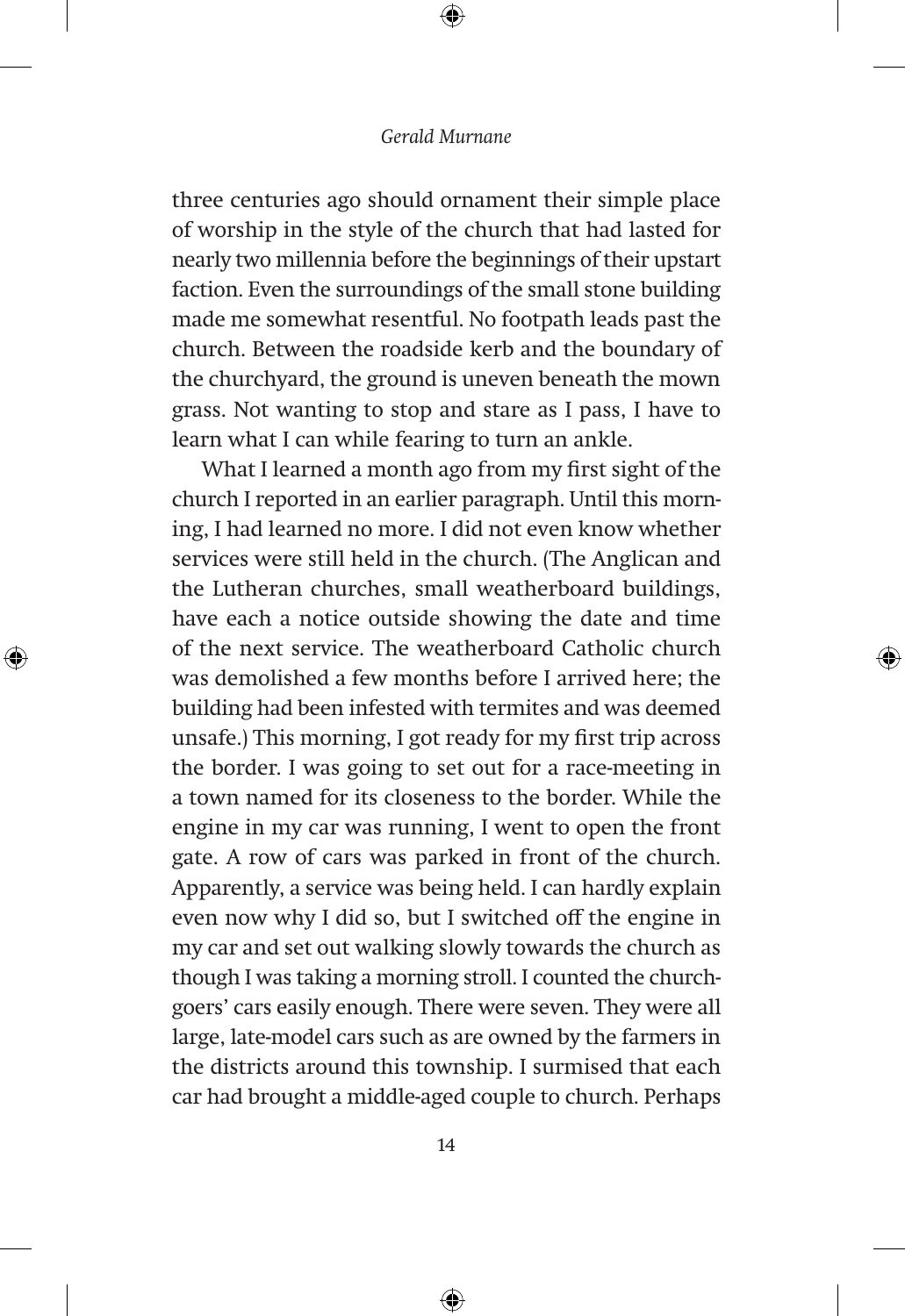⊕

a few persons had walked to the church from houses in the township, but the congregation could hardly have numbered twenty. I heard no sound when I first strolled past the church, but on my way back I heard singing and the sound of a musical instrument. I had always supposed that the denomination whose church it was sang joyously, wholeheartedly. Admittedly, I was ten paces from the back porch, but the rear door of the church and the outer door of the porch had been left open on account of the heat, and yet the singing still sounded faintly and almost timidly. The voices of the congregation hardly rose above the sound of the imitation organ, or whatever they called the instrument accompanying them. I wrote *the voices of the congregation* just then, but they sounded to me to be all female voices. If the men were singing, they could not be heard outside the walls of the building.

I moved to this district near the border so that I could spend most of my time alone and so that I could live according to several rules that I had for long wanted to live by. I mentioned earlier that I guard my eyes. I do this so that I might be more alert to what appears at the edges of my range of vision; so that I might notice at once any sight so much in need of my inspection that one or more of its details seems to quiver or to be agitated until I have the illusion that I am being signalled to or winked at. Another rule requires me to record whatever sequences of images occur to me after I have turned my attention to the signalling or winking detail. I was preparing this morning to travel across the border but I put off my departure and went inside to my desk and made notes for what is reported at length in the paragraphs hereabout.

⊕